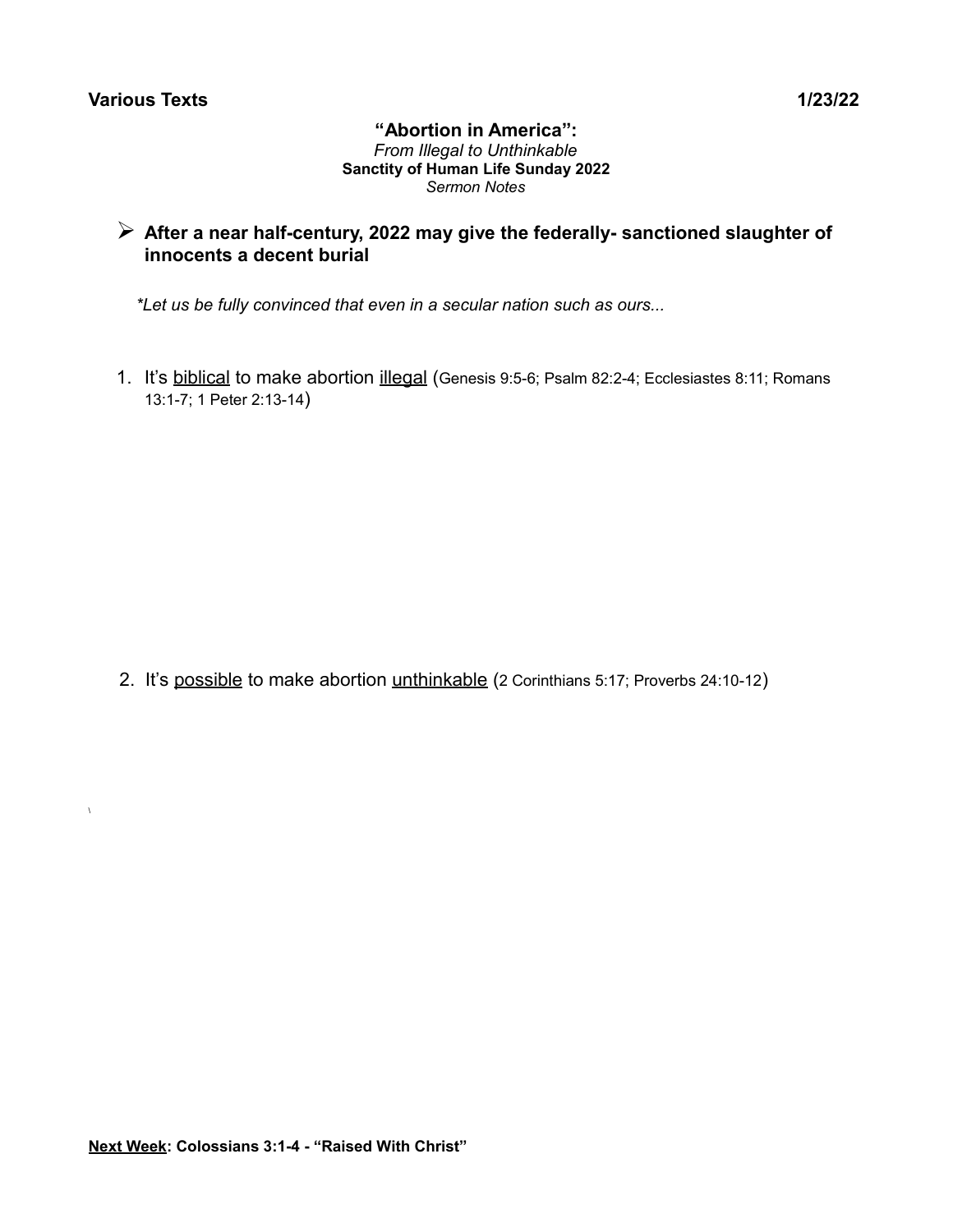### **MEFC Community Group Study Guide**

For the Week of January 23rd-29th

# **What is SLED?[1](#page-1-0)**

 *SLED is an acronym for Size, Level of Development, Environment, and Degree of Dependency. The SLED Test is truly invaluable when trying to persuade others and defend your Pro-life views. This method was first developed by Stephen Schwarz in his book The Moral Question of Abortion.* 

 Please study and discuss what follows below with your family or in your community group. Are there those close to you who are pro-choice in their convictions about abortion? Have you ever wondered what you might say when this issue arises in conversation and you only have a few minutes to say something? Have you ever had the opportunity to minister to an expectant mother in a vulnerable situation who pondered the pathway of abortion? How might the SLED test be a useful resource in such cases?

## **Size and Appearance**

 The unborn is smaller than a toddler, but toddlers are also smaller than teenagers or adults. It's true that embryos and fetuses are much smaller than a newborn baby. It's also true that during different stages of development the preborn might not look like what some would consider a "normal" human being. But at all stages of their development, the preborn are still human beings that look exactly the way every other human being has looked at that particular time in their development. They still have the same DNA and genetic makeup as they will when they are toddlers, teens and adults.

 **Questions to consider:** *Do humans lose value when they don't look right? Does size equal value? Are husbands more valuable than their wives? Can men oppress women just because women are generally smaller than them? Are preschoolers less valuable than teenagers because they're smaller?* 

Conversational take away: *Size and appearance do not determine personhood.*

### **Level of Development**

 The unborn are less developed than a toddler, but toddlers are less developed than teenages and adults and yet still human. Embryos and fetuses are not as developed as an adult but again what difference should that make?

 Questions to consider: *Is a person's value defined by her abilities, by what she can or can't do? Do we forfeit our rights as human persons - our claim to life, liberty, and the pursuit of happiness - because we don't have the capabilities others have? What if we could no longer play chess, run bases, read, or remember? Many disabled adults are less "developed" than many newborns but that hardly justifies killing them. Do stronger, more capable intelligent people have more rights than others? Do human beings become disposable simply because at their level of development they are helpless, defenseless, and dependent? Is a four year old girl less valuable than her mother because she can't reproduce?* 

<span id="page-1-0"></span><sup>1</sup> This study guide is drawn from the website [www.sledtest.org](http://www.sledtest.org/) . It is an excellent tool to be aware of containing further resources that you can use both in your own growth and in an effort to help others.